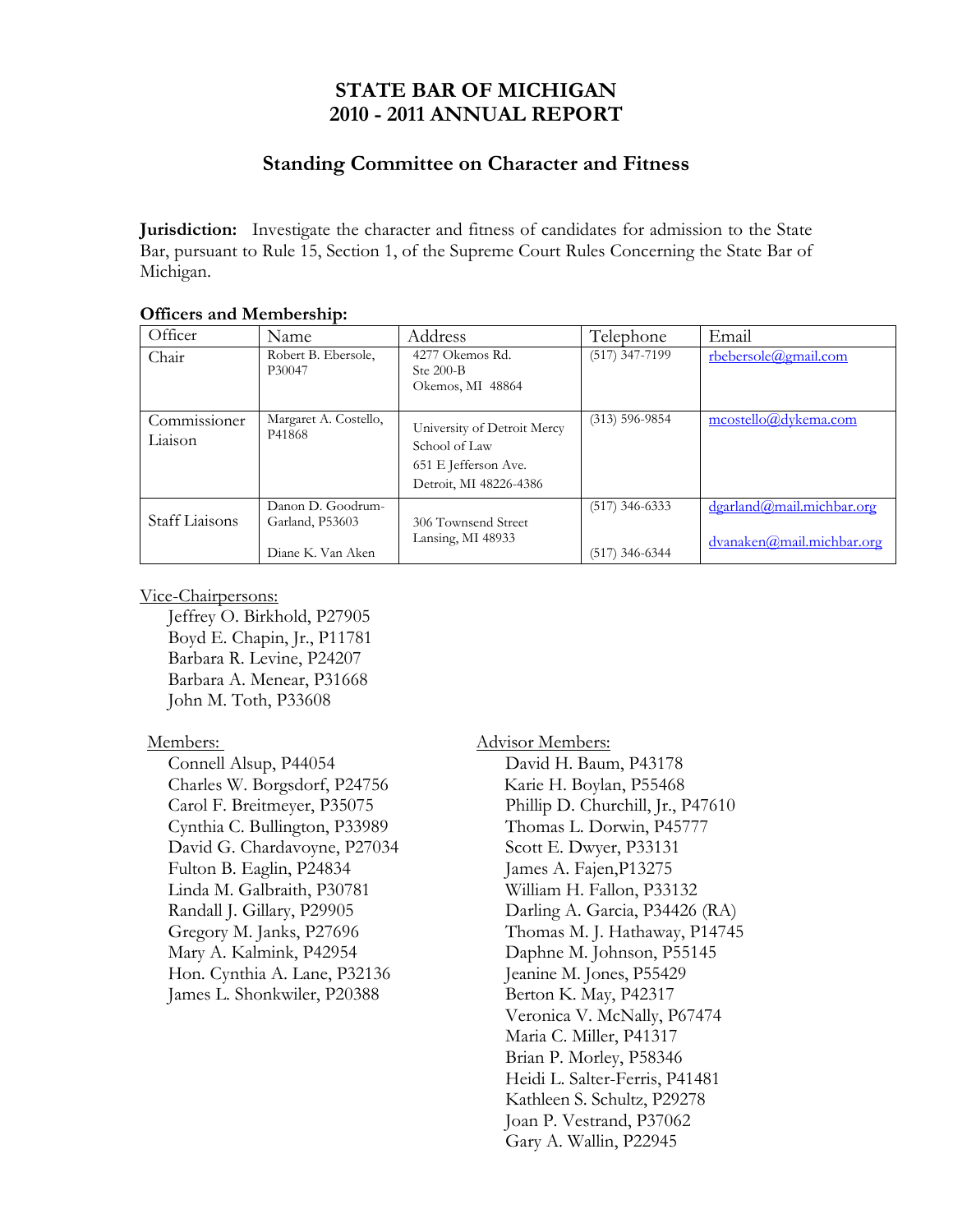**2010-11 Meeting Schedule (date and location):** A formal business meeting was conducted on May 7, 2010. Hearings are scheduled as mutually convenient between the Presiding Committee Member, State Bar Counsel, and Applicant/Applicant's Counsel.

## **COMMITTEE RESPONSIBILITIES**

The primary work of the Standing Committee on Character and Fitness is to conduct confidential applicant hearings. One to two business-type meetings are held during the year to address policy issues and train new members, if determined necessary by the Chairperson. Approximately 1400 applicants take the bar examination annually and each first time applicant must complete an Affidavit of Personal History and submit all required background information. After the staff investigation is completed, an applicant is recommended favorably to the State Board of Law Examiners without referral to the Committee when investigation of past conduct discloses no significant adverse factual information. In all other instances, applicants are referred to a District Committee for a personal interview. Approximately 150 members of the Bar volunteer to serve on the nine District Committees. The District Committees issue a written report and recommendation on each applicant interviewed to the Standing Committee. Upon receiving a District Committee recommendation, the Standing Committee may: endorse the recommendation, take the recommendation under advisement pending additional information, remand the recommendation to the District Committee with instructions for further proceedings, or reject the recommendation and conduct a hearing *de novo*.

The District Character and Fitness Committees conducted interviews for 28 applicants for the July 2010, exam cycle. To date, 21 files have been referred for District Committee interviews for the February 2011 exam cycle, and of those, 11 interviews have either been scheduled or completed. It is expected that up to 28 additional files may be referred for the February 2011 exam, based on the information received to date. New member training for District Committee members was conducted on March 10, 2011 by members of the Standing Committee and State Bar Staff.

From May 1, 2010 through April 30, 2011, the Standing Committee held 34 formal hearings before making recommendations to the State Board of Law Examiners. Additionally, 15 hearings are expected to be held during the remainder of the fiscal year. One hearing before the State Board of Law Examiners was also conducted during this time frame, which required the presence of a member of the Committee acting as assigned State Bar Counsel. Two additional hearings are currently pending.

The time commitment required to conduct formal hearings, establish policies, address individual applicant requests, and monitor the applicant processing system is significant. The Committee would be unable to function without the dedication, professionalism, and hard work of members of the District Committees and the members of the Standing Committee. It is a tribute to the legal profession that among its members are so many people who give substantially of their time to ensure that persons admitted as lawyers in Michigan are worthy of public trust.

## **Other Activities:**

In addition to conducting hearings, the Committee also designates Subcommittees to study and make recommendations regarding issues relevant to Bar Admissions. During the past